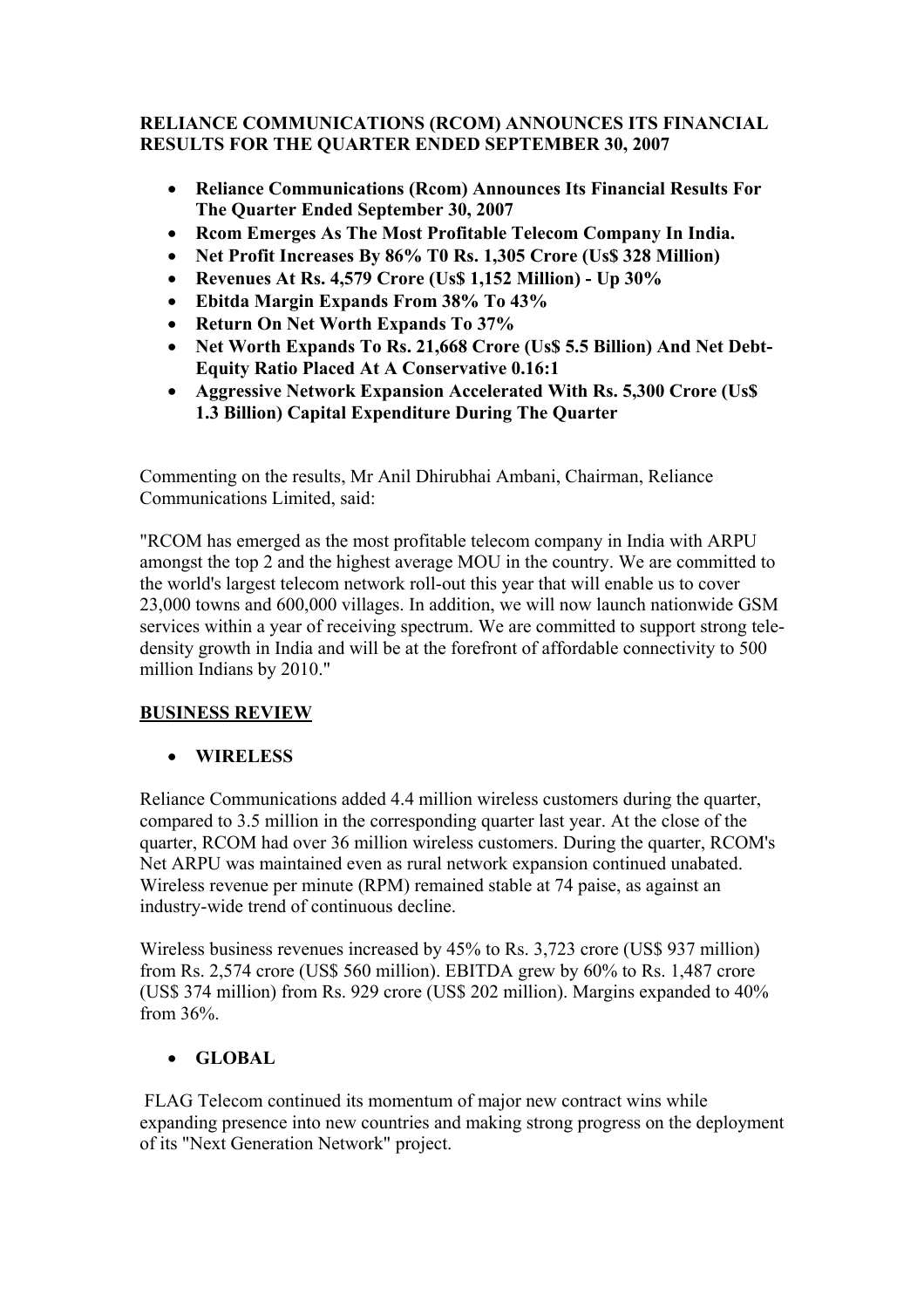Overall long distance volumes increased by over 32% compared to the corresponding quarter last year to cross 750 crore (7.5 billion) minutes. Volumes in the international retail calling card showed creditable improvement despite increased competition and the customer base now exceeds 1.3 million.

EBITDA of the Global business increased by 3% during the quarter ended September 30, 2007 to Rs. 328 crore (US\$ 83 million). EBITDA margins increased to 25% from 24

# • **BROADBAND**

The number of access lines increased to 792,000 at the end of the quarter, almost doubling from 425,000 in the corresponding quarter last year. Leveraging its network of 25,000 kms of metro fiber optic cables, RCOM expanded its wireline connectivity by 147% to more than 666,000 buildings from 270,000 buildings in the corresponding quarter last year.

New orders booked by the business during the quarter grew by 27% over the preceding quarter. Reliance Communications has a market share of over 50% of new business acquisitions in the enterprise connectivity space.

The Broadband business achieved revenue growth of 61% to Rs. 437 crore (US\$ 110 million), and EBITDA grew by 72% to Rs. 210 crore (US\$ 53 million). EBITDA margin was at 48% in the quarter ended September 30, 2007, from 45% in the corresponding quarter in the previous year.

# • **CORPORATE DEVELOPMENTS**

### • **RCOM to launch nationwide GSM services under existing UAS license**

RCOM received approval from Department of Telecommunications (DoT) to provide nationwide GSM services. The approval came after DoT's acceptance of TRAI recommendations that the UAS license (Unified Access Service License) should be technology neutral and UAS licensee can provide services using any technology. RCOM has paid the requisite one-time fee of Rs. 1,651 crore (US\$ 410 million) for providing GSM services on a pan India basis.

#### • **Value unlocked from RTIL, RCOM completes 5% equity private placement**

During the quarter, RCOM completed the sale of 5% of the equity share capital of its fully-owned tower company, Reliance Telecommunications Infrastructure Limited (RTIL). The RTIL stake was placed with 7 leading financial investors across US, Europe and Asia including Fortress Capital, HSBC Principal Investments, Galleon Group, New Silk Route, GLG Partners, Quantum Fund (George Soros) and DA Capital. RCOM received sales proceeds of Rs. 1,400 crore (US\$ 337.5 million) which translates to equity value of Rs. 27,000 crore (US\$ 6.75 billion) and enterprise value of Rs. 36,000 crore (US\$ 9 billion). Operating as an independent wireless telecommunications infrastructure company,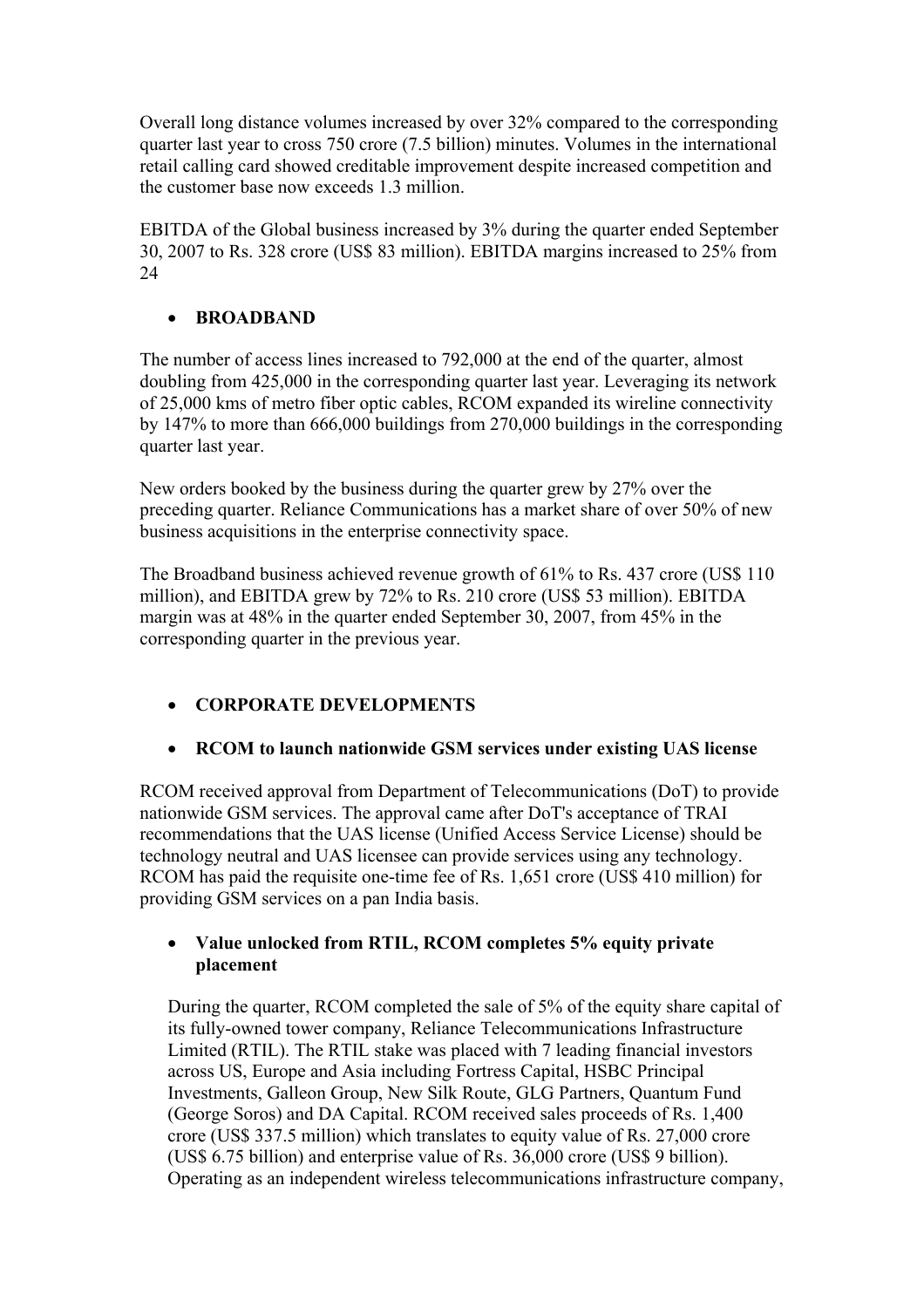RTIL will lease its assets to telecom operators in India and co-locate multiple tenants on its towers. Going forward, RCOM proposes to pursue further opportunities for unlocking of value through RTIL's IPO and/or strategic sale at an appropriate time.

# • **Launch of "Classic" colour handset for Rs.999 (sub-US\$ 25)**

RCOM recently launched world's first lowest cost feature-rich colour handset for Rs. 999. The new offering yet again redefines the entry level pricing for mobile consumers by making colour handsets more affordable than most Monochrome handsets. The price of Classic 732 is a "No Conditions" attached transparent total handset price, available across all pre & post-paid plans. Reliance customers are free to choose from a range of attractive tariff & validity propositions best suited to their needs.

Reliance Mobile Classic range of handset, having crossed sales of 10 million (One crore) since its launch in May 2007, has already etched itself as India's largest Operator handset brand.

### • **Deployment of the world's largest network expansion**

RCOM has commenced the roll-out of the world's largest and fastest network expansion program. Upon completion, the company will operate the single largest network with by far the deepest and widest coverage in the country reaching more than 900 million people in India across 23,000 towns, 600,000 villages, with almost 100 percent coverage of all rail routes, national and state highways in the country.

RCOM has already awarded IP-based next generation CDMA/GSM network deployment, upgradation and integration contracts to Alcatel-Lucent and Huawei Technologies collectively valued at more than US\$ 600 million.

### • **Award of US\$ 1.5 billion (Rs. 6,000 crore) turnkey contract for FLAG NGN construction**

Reliance Communications has awarded the US\$ 1.5 billion FLAG NGN contract to Fujitsu Japan. The contract includes the supply and construction of cable in Asia, Mediterranean, East Africa and Pacific regions. On completion of the NGN cable construction, FLAG will be the only service provider to reach over 60 countries (contributing to 90% of world GDP) on a privately owned cable system. Coupled with the technology leadership to deliver broadband multimedia communications, FLAG NGN will accelerate Reliance Communications' entry into the U.S. \$ 90 billion (Rs 360,000 crore) global market for enterprise and institutional data services.

### • **Launch of Blackberry wireless solutions**

During the quarter, RCOM introduced Blackberry wireless services for the first time on a CDMA network in India. Blackberry from Reliance offers unparalleled solution such as India's first Blackberry 8830 World Edition smart phone, Faster mobile internet access along with email attachment downloads in India, Bloomberg Anywhere, Internet based online trading, Video streaming, Blackberry on prepaid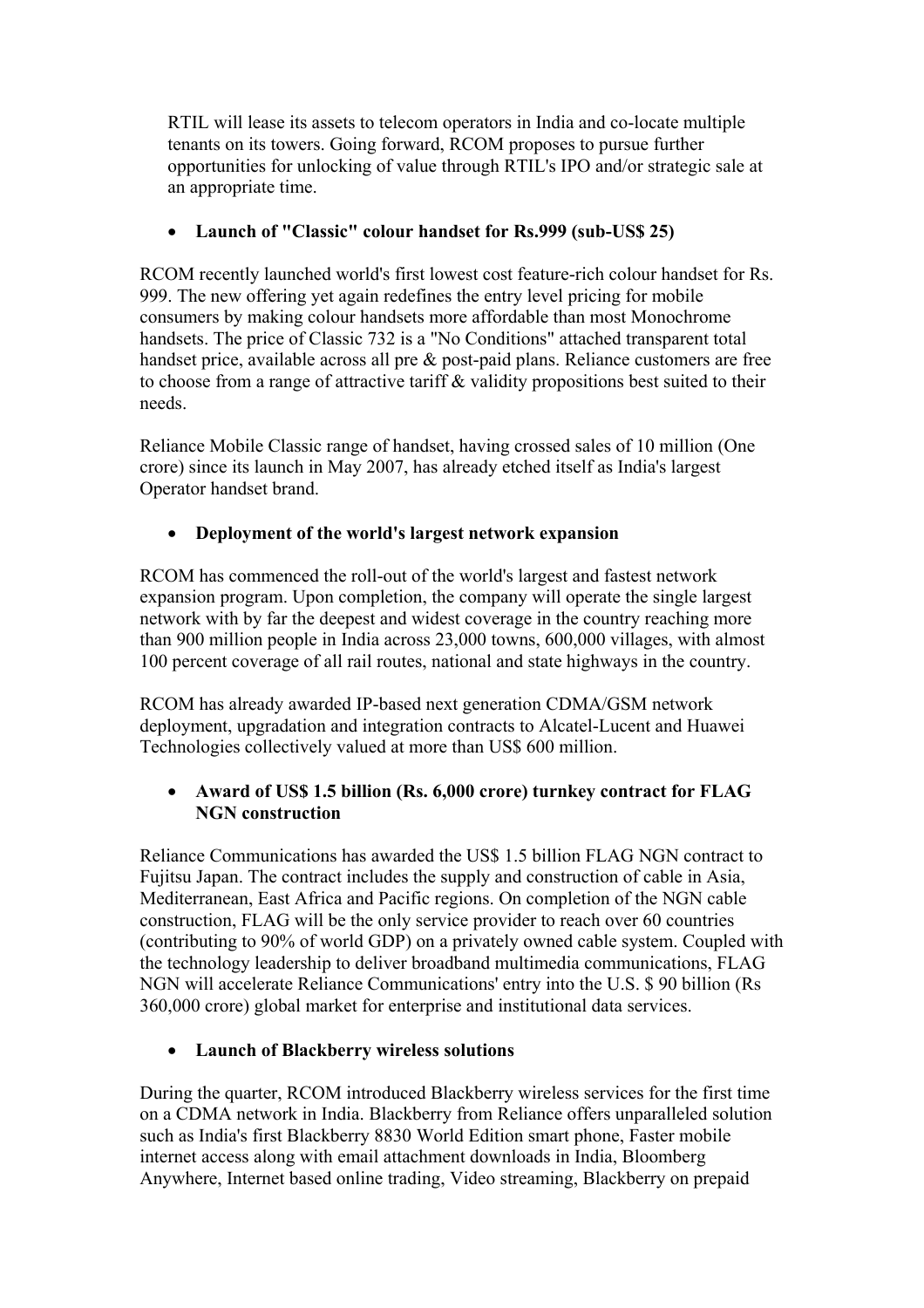services, Blackberry Enterprise server for Enterprises and SMEs, and Reliance Mobile World Access.

#### **About Reliance Communications:**

Reliance Communications Limited founded by the late Shri. Dhirubhai H Ambani (1932-2002) is the flagship company of the Reliance Anil Dhirubhai Ambani Group. The Reliance Anil Dhirubhai Ambani Group currently has a market capitalization of over Rs. 2,70,000 crore, net worth in excess of Rs. 40,000 crore, cash flows of Rs. 9,000 crore, net profit of Rs. 5,000 crore and zero net debt.

Rated among "Asia's Top 5 Most Valuable Telecom Companies", Reliance Communications is India's foremost and truly integrated telecommunications service provider. The company, with a customer base of over 38 million including over 1.3 million individual overseas retail customers, ranks among the Top 10 Asian Telecom companies by number of customers. Reliance Communications' corporate clientele includes 600 Indian and 250 multinational corporations, and over 200 global carriers.

Reliance Communications has established a pan-India, next generation, integrated (wireless and wireline), convergent (voice, data and video) digital network that is capable of supporting best-of-class services spanning the entire infocomm value chain, covering over 13,000 towns and 500,000 villages. Reliance Communications owns and operates the world's largest next generation IP enabled connectivity infrastructure, comprising over 165,000 kilometers of fibre optic cable systems in India, USA, Europe, Middle East and the Asia Pacific region.

|                           |                              |                              | (Rs. crore)              |
|---------------------------|------------------------------|------------------------------|--------------------------|
| <b>Rs.Crore</b>           | 3 months<br>ended<br>30/9/07 | 3 months<br>ended<br>30/9/06 | Increase /<br>(Decrease) |
| Turnover                  | ?                            | ?                            | ?                        |
| Wireless                  | 3,723                        | 2,574                        | 45%                      |
| Global                    | 1,316                        | 1,316                        |                          |
| <b>Broadband</b>          | 437                          | 271                          | 61%                      |
| Diversified               | 109                          | 113                          | $\gamma$                 |
| Total (post eliminations) | 4,579                        | 3,526                        | 30%                      |
| <b>EBITDA</b>             | ?                            | ?                            | ?                        |
| Wireless                  | 1,487                        | 929                          | 60%                      |
| Global                    | 328                          | 316                          | $4\%$                    |
| <b>Broadband</b>          | 210                          | 122                          | 72%                      |

### • **Financial Results summary**